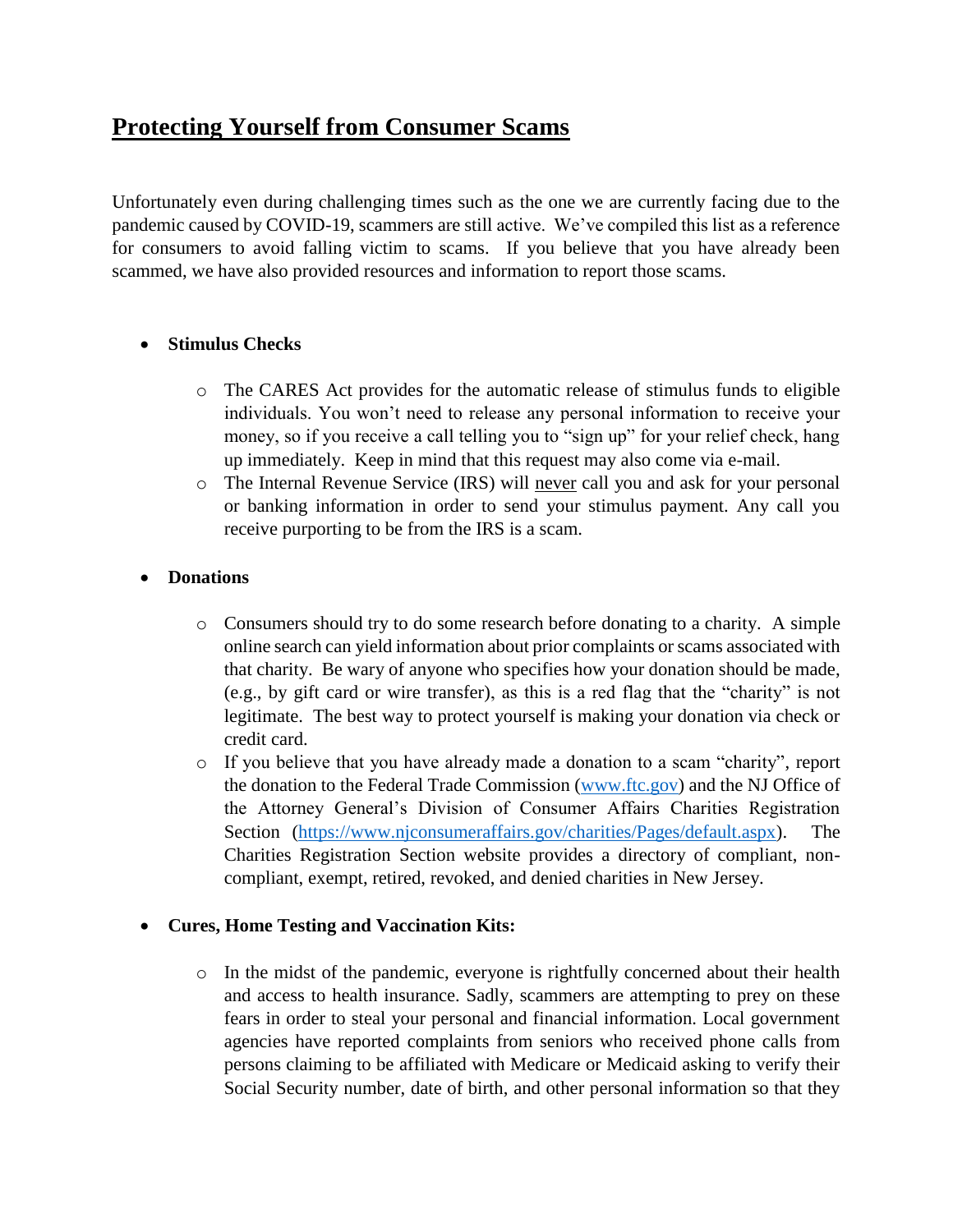can be tested for the coronavirus. They may even ask for credit card or bank information to pay for the test. Currently, coronavirus testing in New Jersey is limited to individuals who have symptoms of the virus and have received a referral from their primary care physician to go to a testing site. You should never provide your Social Security number or any personal or financial information in response to an unsolicited phone call.

- o As of the date of this writing, there are **no** known products available to treat or prevent COVID-19. The Federal Trade Commission (FTC) and Food & Drug Administration (FDA) have jointly contacted companies who have marketed products falsely stating that they can treat or prevent COVID-19, advising them that they must immediately cease making these false claims. These advertisements may be attempts to steal your personal or financial information, or worse, you could receive dangerous or unapproved products which could result in severe health problems or even death.
- o If you have already purchased any item that claims to treat or prevent COVID-19, visit the FTC website to file a complaint at [www.ftc.gov.](http://www.ftc.gov/)

### **Delivery Services:**

- o New Jersey's stay-at-home order and social distancing requirements have made it difficult to obtain daily necessities, particularly for seniors. The Consumer Financial Protection Bureau (CFPB) has received complaints of scammers who have offered to help seniors run errands to pick up medication or groceries. These scammers take payment up front and then never return with the items they were supposed to purchase.
- o If you need help getting food, medicine, or other necessities, make sure to use a reliable delivery service established through the store that you are purchasing from. Keep in mind that legitimate delivery services are overwhelmed with requests right now, so it is best to order as far in advance as possible.
- o The CFPB has also received complaints of online sellers falsely claiming to have hard-to-find items in stock (toilet paper, hand sanitizer, etc.). Seniors have placed orders for these items and paid the seller, but delivery is never made. There currently are widespread shortages of many products, and it will take some time before supplies are restocked. If Amazon and Wal-Mart are out of certain items, it is extremely unlikely that an online retailer that you have not previously heard of has them.

#### **Social Security Scams:**

o Scammers are using sophisticated technology to make the number from which they are calling appear to be from the Social Security Administration. It is important to know that the SSA will **never** call you to threaten your benefits or tell you to wire money, send cash, or purchase gift cards.